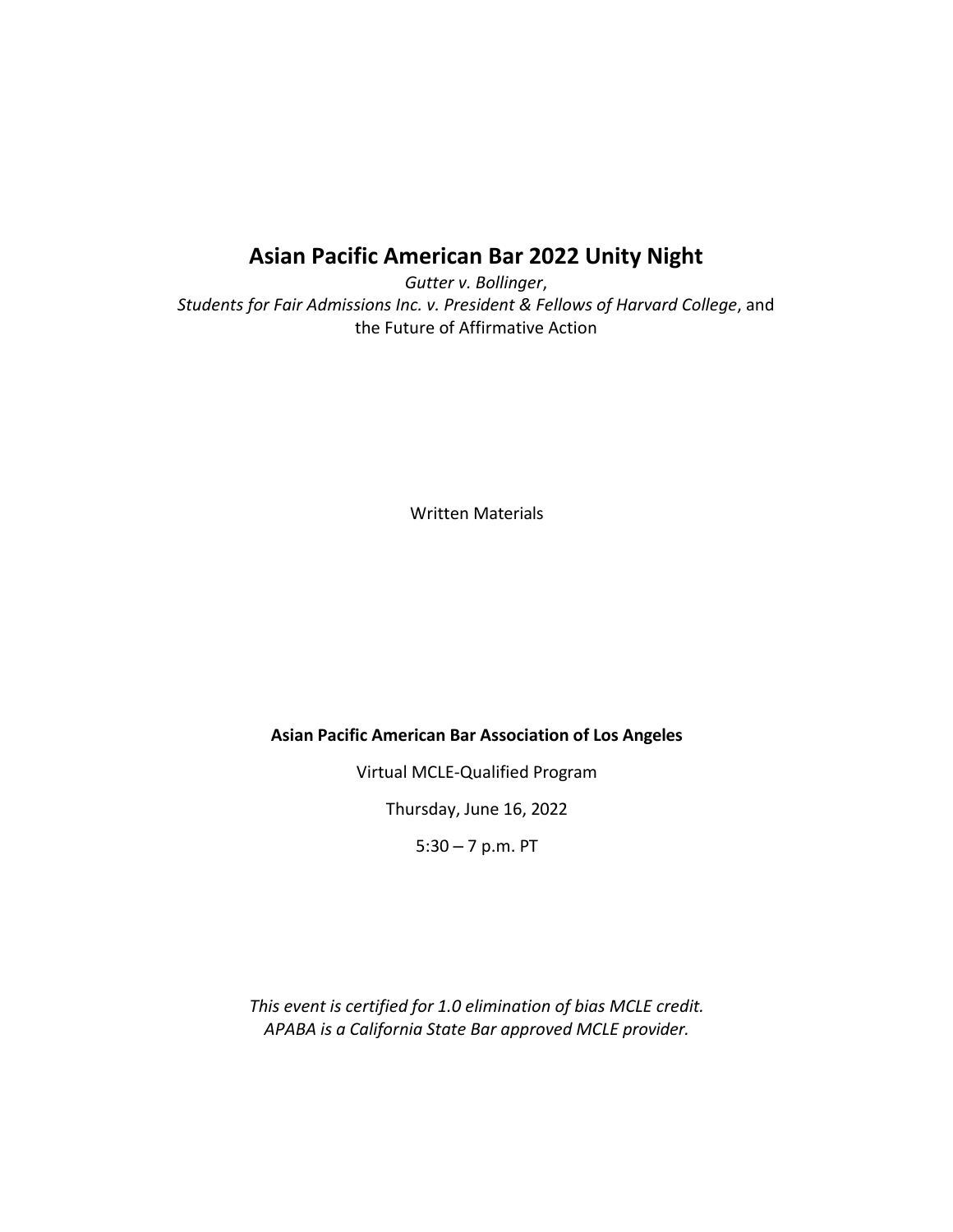## *Materials*

#### **[Students for Fair Admissions Inc. v. President & Fellows of Harvard College](https://www.scotusblog.com/case-files/cases/students-for-fair-admissions-inc-v-president-fellows-of-harvard-college/)**

**Students for Fair Admissions Inc. v. University of North Carolina, et al.**

SCOTUSBLOG.com – Case Files

- Issues: (1) Whether the Supreme Court should overrule Grutter v. Bollinger and hold that institutions of higher education cannot use race as a factor in admissions; and (2) whether Harvard College is violating Title VI of the Civil Rights Act by penalizing Asian American applicants, engaging in racial balancing, overemphasizing race and rejecting workable race-neutral alternatives.
- [Petitioner Students for Fair Admissions Inc.'s Brief](https://www.supremecourt.gov/DocketPDF/20/20-1199/222325/20220502145522418_20-1199%2021-707%20SFFA%20Brief%20to%20file%20final.pdf) (Submitted May 2, 2022)
	- o Key Arguments
		- **Grutter should be overruled.**
		- Harvard's admissions process fails strict scrutiny.
		- UNC's admissions process fails strict scrutiny.

#### **[Obscuring Asian Penalty with Illusions of Black Bonus](https://deliverypdf.ssrn.com/delivery.php?ID=679064026081102071118096118022125078003010031014027056097107102011066121109069077068007100042121052122038094097006109126104102028042064064059120066021107083103025090006010029067009092064020100019085080126068118087113125028093000074026126116120091004&EXT=pdf&INDEX=TRUE)**

Kimberly West-Faulcon

• Do white students enjoy an unfair advantage as compared to Asian Americans in admissions to certain universities? This Article explains the proper legal comparison under settled civil rights law for making this determination based on the number of white and Asian American applicants and admits for a given admissions cycle. This Article also raises questions regarding the accuracy of blaming affirmative action favoring African Americans—a Black bonus—for racial discrimination against Asian Americans—an Asian penalty. It does so by examining charges of Asian penalty made by amici in Fisher v. University of Texas at Austin and the similar charges made in the complaints in lawsuits challenging racial affirmative action by Harvard University and the University of North Carolina at Chapel Hill. The Article exposes two mathematical fallacies as well as the limitations of an oft-cited 2009 book that have been relied upon regularly to bolster the notion that admissions bonuses for African Americans and Latinos cause universities to operate racially discriminatory anti-Asian American admissions ceilings. The Article illuminates how efforts to link affirmative action and Asian penalty omit a key inquiry for identifying anti-Asian American discrimination disparate impact analysis comparing Asian American selection rates to white selection rates.

# **[Forsaking Claims of Merit: The Advance of Race-Blindness Entitlement in](https://deliverypdf.ssrn.com/delivery.php?ID=146002104002005114083110071005005070025064030044042017106100124010070098076114119103032028118024058098026089097091004081081116007052057093054017097127015097031075030045040112119023066020075083110092091004092031077077115096122006077024098115125100002&EXT=pdf&INDEX=TRUE)** *Fisher v. Texas* Kimberly West-Faulcon

• This article asserts that the Fisher v. University of Texas case sidelines the issue of equal racial opportunity to put forth the novel contention that the Equal Protection Clause affords a "race-blindness entitlement." It distinguishes the Fisher lawsuit from earlier "reverse discrimination" cases by explaining how Abigail Fisher forsakes the type of test score-focused meritocracy claims that have been central in other discrimination lawsuits filed by rejected white applicants. The article suggests that the Fisher case is a harbinger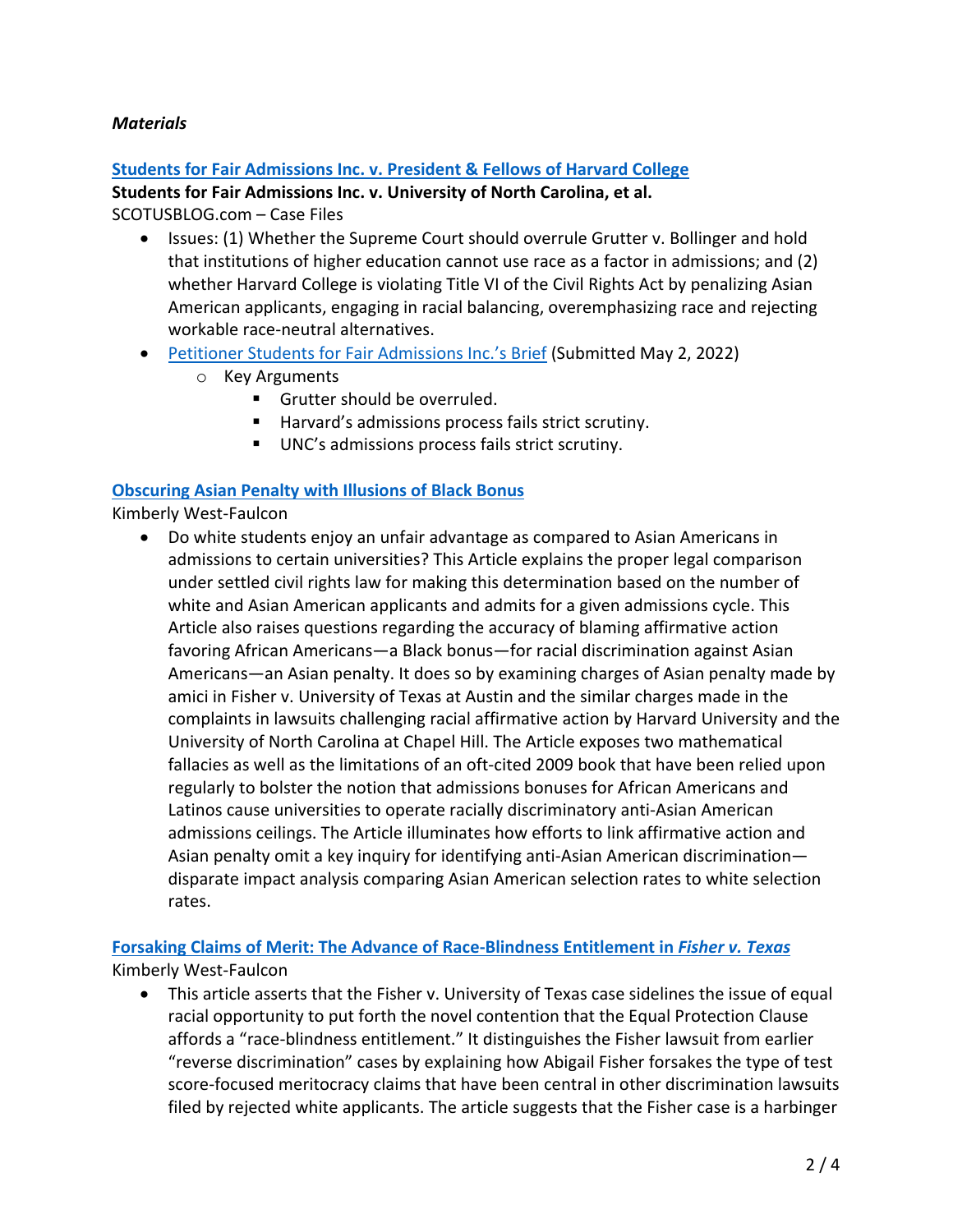of future efforts to convince the Supreme Court that the constitutional rights of white applicants are violated unless the government is somehow completely "race-blind."

## **[SFFA v. Harvard: How Affirmative Action Myths Mask White Bonus](https://deliverypdf.ssrn.com/delivery.php?ID=995103073068091087094077116083001065023073053045056031120087020066073027088007020078011036036121038023044085011121009031088098019006033017032124085089085005112019112021041095098083123031106070003118105125089021003107114123126020100086101015029112123123&EXT=pdf&INDEX=TRUE)**

Jonathan P. Feingold

• In the ongoing litigation of Students for Fair Admissions v. Harvard College, Harvard faces allegations that its once-heralded admissions process discriminates against Asian Americans. Public discourse has revealed a dominant narrative: affirmative action is viewed as the presumptive cause of Harvard's alleged "Asian penalty." Yet this narrative misrepresents the plaintiff's own theory of discrimination. Rather than implicating affirmative action, the underlying allegations portray the phenomenon of "negative action" — that is, an admissions regime in which White applicants take the seats of their more qualified Asian-American counterparts. Nonetheless, we are witnessing a broad failure to see this case for what it is. This misperception invites an unnecessary and misplaced referendum on race-conscious admissions at Harvard and beyond.

# **[Colorblind Capture](https://deliverypdf.ssrn.com/delivery.php?ID=828118110029106066124009104110011107103022085008058030022068119093115088111005064123123000020044011010011088085066084005071000123080054060038066088090094127125105075026059033114097024088096075066123095102064126077111098087074010018087116020100081025102&EXT=pdf&INDEX=TRUE)**

Jonathan P. Feingold

• We are facing two converging waves of racial retrenchment. The first, which arose following the Civil Rights Movement, is nearing a legal milestone. This term or the next, the Supreme Court will prohibit affirmative action in higher education. When it does, the Court will cement decades of conservative jurisprudence that has systematically eroded the right to remedy racial inequality. The second wave is more recent but no less significant. Following 2020's global uprising for racial justice, rightwing forces launched a coordinated assault on antiracism itself. The campaign has enjoyed early success. As one measure, GOP officials have passed, proposed or pre-filed hundreds of bills designed to stymie antiracist discourse, activism, and organizing. To process this moment, scholars have surfaced continuities that bind racial retrenchment past and present. This includes decades of rightwing efforts to deny the relevance of race and racism in post-Jim Crow America. These accounts are not wrong. But they obscure a key variable that has long enabled racial backlash: the Left. Specifically, privileged voices on the Left continue to rehearse colorblind conceptions of race and racism—even when defending raceconscious reform. I term this phenomenon "colorblind capture." To capture its ubiquity and impact, I explore decades of affirmative action litigation. This analysis reveals an underappreciated trend. Even as the Left champions affirmative action, the Right sets the terms of debate. This includes the pervasive reflex, on the Left, to defend affirmative action as a "racial preference." This framing is neither inevitable nor strategic. The Left could, for example, defend race-consciousness as essential antidiscrimination—that is, a modest tool to mitigate existing racial (dis)advantage and, thereby, yield a more individualized, objective, and race-neutral process. But as litigation headed for the Supreme Court reveals, Harvard and UNC continue to rehearse rightwing talking points—even as they defend their own admissions policies. This dynamic does more than compromise the legal case for race-conscious admissions. It also naturalizes within public discourse the notion that seeing race and attending to